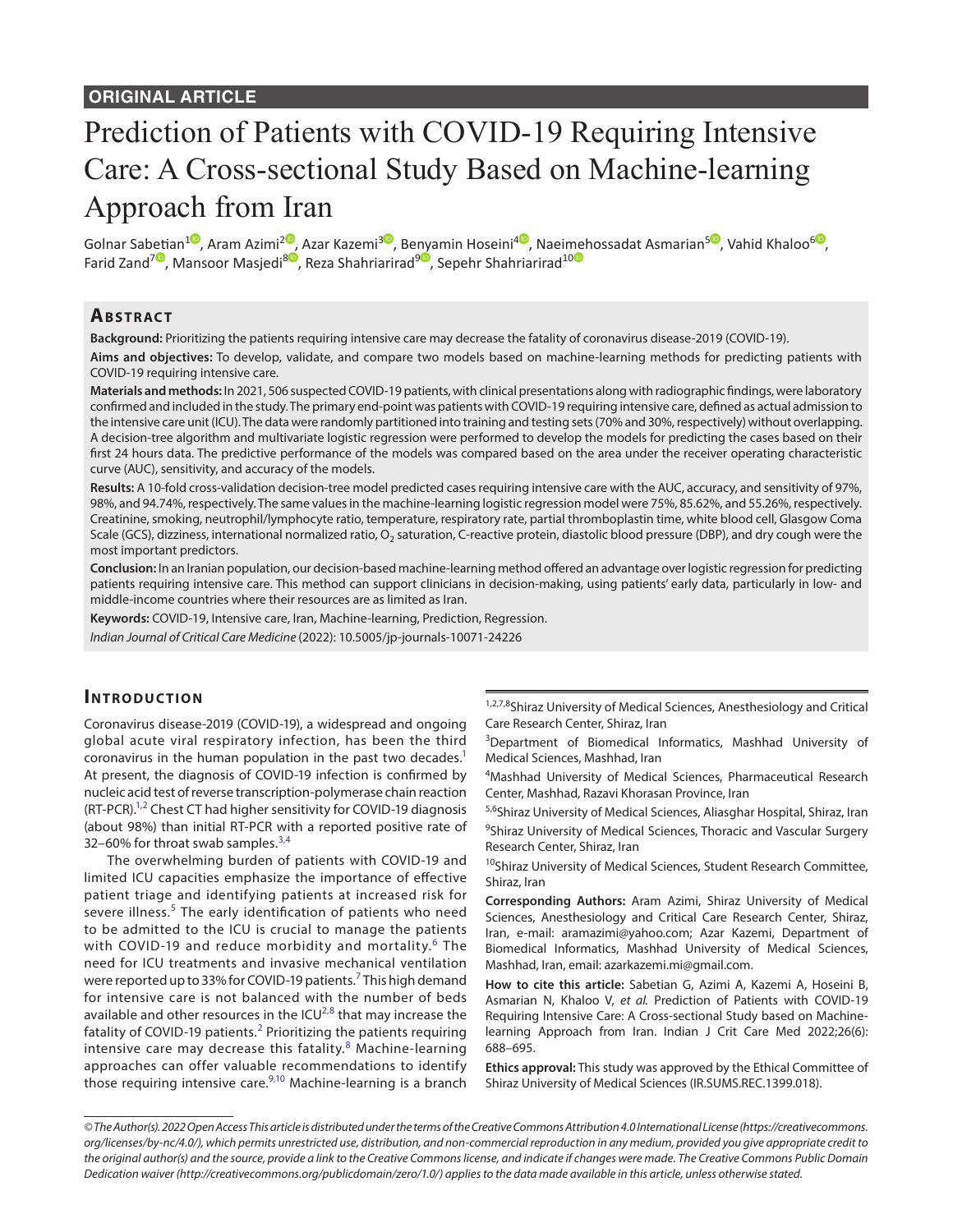of artificial intelligence and computer science, focusing on using data and algorithms to imitate how humans learn, gradually improving its accuracy.<sup>11</sup>

Modeling the ICU transfer using available para-clinic data and recorded signs and symptoms during the first 24 hours of hospitalization support the clinician's decision-making for early prediction of severe and critical conditions.<sup>[5](#page-6-4)</sup> There are previous efforts to predict ICU transfer of COVID-19 patients.<sup>11-13</sup> Although these studies' results are beneficial to identify advanced patients' conditions, identifying the need for ICU transfer during the first hours of hospitalization had not shown excellent performance. In the study by Surme et al., demographics, symptoms, and para-clinic features gathered within 24 hours after hospitalization were used to predict ICU admission using multivariate logistic regression.<sup>12</sup> In another study by Cheng et al., machine-learning-based modeling was done on vital signs, laboratory data, and other para-clinic data.<sup>11</sup> Sensitivity was about 70% in both the studies, which meant 30% of patients who might need ICU treatments would not be identified by the models.

The current work emphasizes to develop a well-performed machine-learning model based on the symptom, vital signs, demographic, and available laboratory values during the first 24 hours of hospitalization to prioritize patients requiring intensive care for COVID-19.

## **METHOD**

This cross-sectional study was performed on all hospitalized cases of COVID-19 between March 5 and May 20, 2021, in two centers affiliated with Shiraz University of Medical Sciences, Shiraz, Iran. The data were collected by a trained team of medical students who were not involved in the direct care of patients. To ensure the confidentiality of the patients' data, all the identifiers' data were excluded and patients were named by a researcher-made code.

Patients aged ≥18 years with respiratory symptoms were assessed by RT-PCR test using throat and nose swab specimens and lung imaging incredibly high-resolution CT scans. The images were reported by a specialized radiologist who was blind to the laboratory and clinical diagnosis, management, and outcome. Finally, the patients admitted in the hospital with respiratory complaints were considered COVID-19 infected based on positive RT-PCR testing and were included in the study. Confirmed cases classified as critical [respiratory failure, shock, and multiple organ dysfunction or as severe (dyspnea, respiratory rate ≥30 breaths/min, oxygen saturation ≤93%), and partial pressure of arterial oxygen to fraction of inspired oxygen (PaO<sub>2</sub>/FiO<sub>2</sub>) ratio <300 mm Hg] were a candidate for transferring to ICU. Owing to capacity limitations, not all critical and severe cases were admitted to the ICU.

The study variables were categorized as demographic data (gender, age), comorbidities, hypertension, cardiovascular disease including ischemic heart disease and congestive heart failure, chronic kidney disease (CKD), diabetes, cancer, chronic obstructive pulmonary disease (COPD), symptoms, vital signs, and laboratory data at the time of admission and outcome (admission to the ICU) ([Table 1\)](#page-2-0).

#### **Modeling**

We aimed to identify predictors that affect the ICU requirement of the COVID-19 patients. We considered the possibility of the missing data, noises, and outliers that should be detected and treated. On the other hand, more data were related to patients who were

**Source of support:** Nil **Conflict of interest:** None

not transferred to ICU (ICU-) and fewer portions to those who were transferred to ICU (ICU+). Therefore, preprocessing should be performed as an essential phase in the study that plays a vital role in meeting the study's objective. All data processes were performed by one of the authors who was not involved in the treatment process.

## **Preprocessing**

The gathered data from 599 patients were integrated and the duplicated records were removed. Data related to 506 confirmed cases were analyzed. We omitted variables that had more than 50% missing values. All continuous, categorical, and ordinal missing variables were imputed by mean, mode, and median values, respectively. Outlier values in continuous variables were replaced with cutoff values. The outlier cutoff value was considered three standard deviations above or below the variable mean. Finally, data were double-checked by clinicians.

The features were reduced to improve the analysis process. Feature selection was made to elect a subset of more informative and relevant predictors. Continuous variables were screened with a threshold of 0.1 coefficient of variation. Threshold of 0.1 is the minimum coefficient of variation, which meant that for each continuous feature, the coefficient of variation is equal or less than 0.1, there is not much variability in values of feature, and therefore the feature would be excluded. Categorical variables were ranked based on the importance value to find out which variables are more related to the outcome. Importance values under 0.9 were also excluded based on the Pearson or *F* statistics (Supplementary File 1 shows the excluded variables in this step).

## **Machine-learning Analysis**

The data were randomly partitioned into training and testing sets (70 and 30% of total data, respectively) without overlapping. An initial tree was pruned to avoid overfitting, help trees deploy well, and help users decide with interpretable results.<sup>14</sup> C5.0 decisiontree algorithm was applied to the dataset to predict the outcome. In this regard, data were split, each sub-data were split again based on different fields, and this process continued until splitting cannot be done further. Variables that are not informative to contribute to making the tree are removed or pruned. Pruning severity, minimum records per child branch, and type of pruning were adjusted, and using k-fold cross-validation several decision trees were modeled and their performances were compared to acquire proper performance, which predicted the clinically significant ones. Machine-learning multivariate logistic regression (MLMLR) was applied as a conventional technique to evaluate the C5.0 in prediction. In this regard, univariate logistic regression was applied to all features to select variables that were significantly associated with ICU transfer. Then, MLMLR model was developed with binomial backward stepwise. Algorithms were applied to the training set to develop the prediction model, then the model was evaluated using the testing set. The machine-learning modeling was made in IBM SPSS Modeler version 18.

### **Statistical Analysis**

Misclassification costs for models were calculated. The coincidence matrix, performance evaluation, AUC, and confidence value were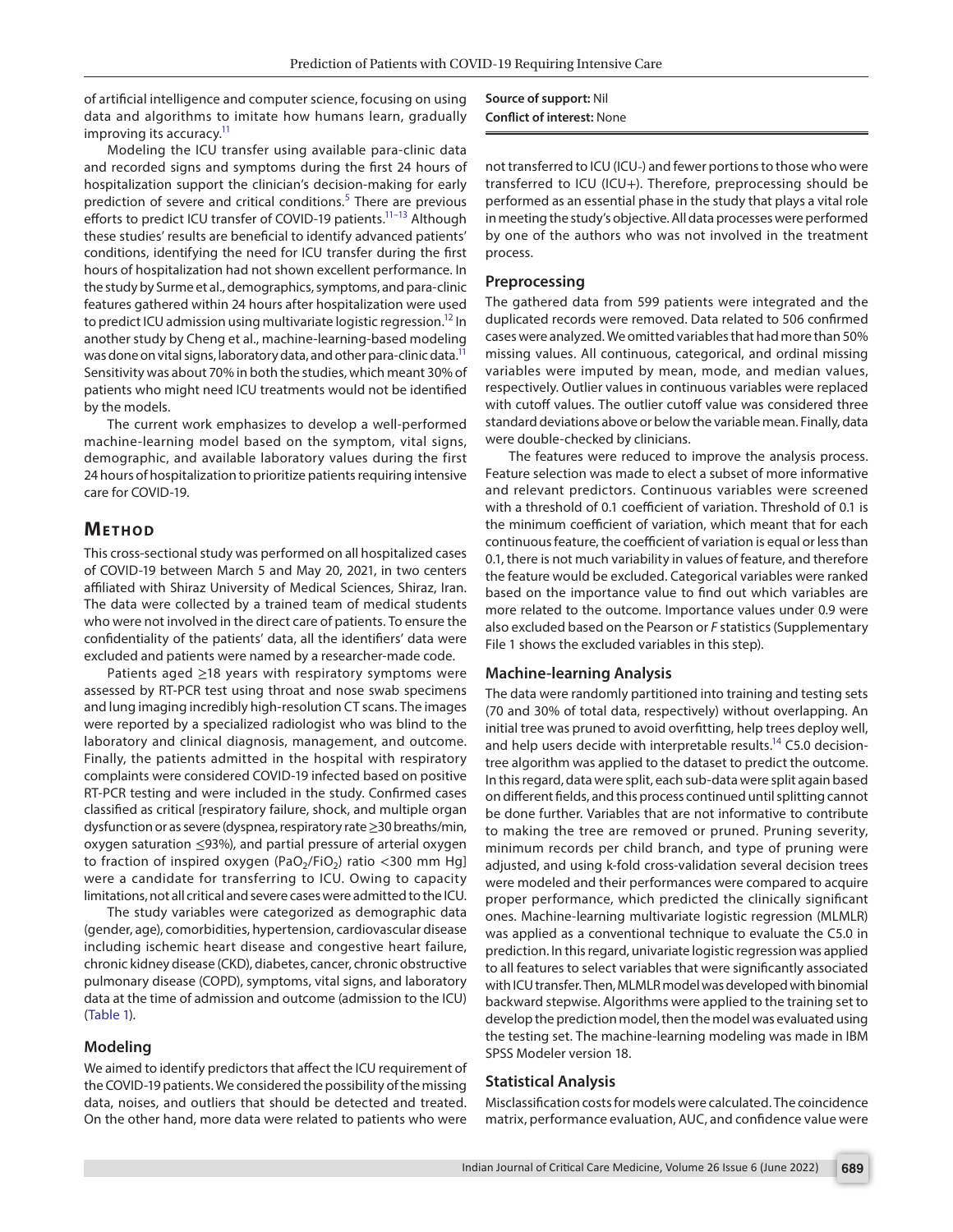# <span id="page-2-0"></span>**Table 1:** Characteristics of the study confirmed COVID-19 disease patients

|                        |                      | $ICU+$                | ICU-                 |          |
|------------------------|----------------------|-----------------------|----------------------|----------|
| Variable               | Total                | $N = 100(19.76)$      | $N = 406(80.24)$     | p value  |
| Age (years)            | $52.97 \pm 18.17$    | 59.07 $\pm$ 18.35     | $51.459 \pm 17.827$  | < 0.001  |
| Gender                 |                      |                       |                      |          |
| Male                   | 301 (60.080)         | 67 (67.677)           | 234 (58.209)         | 0.844    |
| Female                 | 200 (39.920)         | 32 (32.323)           | 168 (41.791)         |          |
| $O_2$ saturation (%)   | $91.428 \pm 6.537$   | $87.468 \pm 9.887$    | $92.471 \pm 4.822$   | < 0.001  |
| Temperature (°C)       | $37.026 \pm 0.781$   | $37.231 \pm 0.734$    | $36.973 \pm 0.785$   | $0.002*$ |
| GCS                    |                      |                       |                      | < 0.001  |
| 7                      | 2(0.517)             | 2(3.279)              | $\boldsymbol{0}$     |          |
| 8                      | 1(0.258)             | 1(1.639)              | 0                    |          |
| 10                     | 3(0.775)             | 3(4.918)              | 0                    |          |
| 11                     | 2(0.517)             | 2(3.279)              | $\mathbf 0$          |          |
| 14                     | 2(0.517)             | $\pmb{0}$             | 2(0.613)             |          |
| 15                     | 377 (97.416)         | 53 (86.885)           | 324 (99.387)         |          |
| SBP (mm Hg)            | $124.577 \pm 17.442$ | $122.211 \pm 19.761$  | $125.188 \pm 16.767$ | 0.106    |
| DBP (mm Hg)            | 77.909 $\pm$ 12.160  | $71.731 \pm 11.633$   | 79.466 $\pm$ 11.804  | < 0.001  |
| <b>RR</b>              | $19.247 \pm 3.652$   | $20.300 \pm 5.887$    | $18.989 \pm 2.801$   | 0.260    |
| HR                     | $93.418 \pm 16.100$  | $93.677 \pm 17.751$   | $93.353 \pm 15.685$  | 0.937    |
| Smoking                |                      |                       |                      |          |
| Nonsmoker              | 471 (93.083)         | 80 (80)               | 391 (96.305)         | < 0.001  |
| Cigarette              | 13 (2.569)           | 11(11)                | 2(0.493)             |          |
| Opium abuse            | 22 (4.348)           | 9(9)                  | 13 (3.202)           |          |
| Comorbid disease (Yes) | 221 (43.676)         | 62(62)                | 159 (39.163)         | < 0.001  |
| <b>Diabetes</b>        | 113 (22.332)         | 34 (34)               | 79 (19.458)          |          |
| Cardiovascular         | 170 (33.597)         | 46 (46)               | 124 (30.542)         |          |
| <b>CKD</b>             | 46 (9.091)           | 29 (29)               | 17 (4.187)           |          |
| Diarrhea (Yes)         | 17 (3.360)           | 4(4)                  | 13 (3.202)           | 0.692    |
| Nausea vomiting (Yes)  | 34 (6.719)           | 6(6)                  | 28 (6.897)           | 0.748    |
| Chest pain (Yes)       | 23 (4.545)           | 5(1)                  | 18 (4.433)           | 0.808    |
| Sputum (Yes)           | 55 (10.870)          | 10(10)                | 45 (11.084)          | 0.755    |
| Headache (Yes)         | 74 (14.625)          | 14 (14)               | 60 (14.778)          | 0.844    |
| Dizziness (Yes)        | 20 (3.953)           | 8(8)                  | 12 (2.956)           | 0.039    |
| Myalgia (Yes)          | 168 (33.202)         | 31 (31)               | 137 (33.744)         | 0.602    |
| Fatigue (Yes)          | 129 (25.494)         | 26(26)                | 103 (25.369)         | 0.897    |
| Dry cough (Yes)        | 309 (61.069)         | 53 (53)               | 256 (63.054)         | 0.065    |
| Dyspnea                | 333 (65.810)         | 71(71)                | 262 (64.532)         | 0.222    |
| Rhinorrhea             | 5(0.988)             | 1(1)                  | 4(0.985)             | 1        |
| Sore throat            | 30 (5.929)           | 5(5)                  | 25 (6.158)           | 0.661    |
| Chills                 | 86 (16.996)          | 21(21)                | 65 (16.010)          | 0.234    |
| WBC $(x10^9/L)$        | $7.583 \pm 7.598$    | $11.499 \pm 14.971$   | $6.521 \pm 2.792$    | < 0.001  |
| <b>NLR</b>             | $5.347 \pm 7.6$      | $10.364 \pm 13.643$   | $3.944 \pm 3.659$    | < 0.001  |
| <b>INR</b>             | $1.474 \pm 0.571$    | $1.741 \pm 0.794$     | $1.388 \pm 0.446$    | < 0.001  |
| PLT $(x10^9/L)$        | 235.144 $\pm$ 97.626 | $226.121 \pm 117.496$ | $237.573 \pm 91.595$ | 0.096    |
| PT (sec)               | $16.397 \pm 3.832$   | $18.464 \pm 5.657$    | $15.735 \pm 2.724$   | < 0.001  |
| PTT (sec)              | $40.476 \pm 15.865$  | $46.355 \pm 21.053$   | 38.597 $\pm$ 13.312  | < 0.001  |
| BUN (mg/dL)            | $18.705 \pm 17.942$  | $32.114 \pm 30.189$   | $15.149 \pm 10.352$  | < 0.001  |
| Creatinine (mg/dL)     | $1.524 \pm 1.812$    | $2.359 \pm 2.254$     | $1.301 \pm 1.606$    | < 0.001  |
| FBS (mg/dL)            | $125.487 \pm 60.126$ | $143.493 \pm 67.635$  | $120.951 \pm 57.334$ | < 0.001  |
| <b>HCT</b> (%)         | $39.180 \pm 6.633$   | $35.333 \pm 6.884$    | $40.203 \pm 6.183$   | < 0.001  |
| Hb (gm/dL)             | $13.200 \pm 2.184$   | $12.004 \pm 2.391$    | $13.517 \pm 2.013$   | < 0.001  |
| Na (mEq/L)             | $138.557 \pm 4.996$  | $136.531 \pm 5.949$   | $139.115 \pm 4.554$  | < 0.001  |

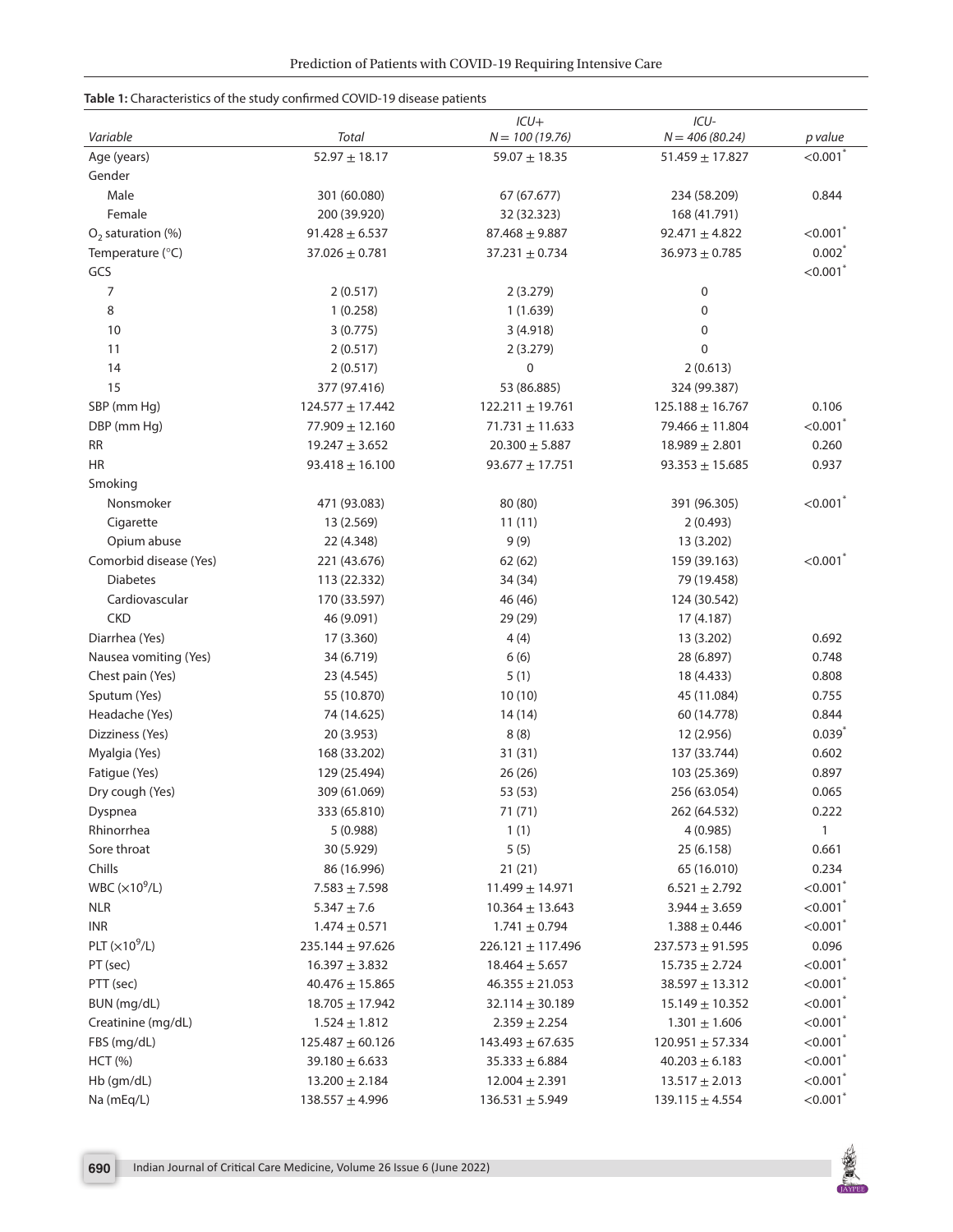| Prediction of Patients with COVID-19 Requiring Intensive Care |  |
|---------------------------------------------------------------|--|
|---------------------------------------------------------------|--|

| HCO <sub>3</sub>        | $24.468 \pm 4.060$   | $24.220 \pm 6.150$    | $24.519 \pm 3.501$    | 0.683                  |
|-------------------------|----------------------|-----------------------|-----------------------|------------------------|
| PaCO <sub>2</sub>       | $41.418 \pm 7.785$   | $42.183 \pm 11.659$   | $41.263 + 6.757$      | 0.700                  |
| pH                      | $7.384 + 0.067$      | $7.364 + 0.116$       | $7.388 + 0.052$       | 0.739                  |
| Total bilirubin (mg/dL) | $1.036 \pm 1.188$    | $1.461 \pm 2.59$      | $0.925 + 0.789$       | $0.005^*$              |
| ALP (IU/L)              | $230.088 + 113.820$  | $237.661 + 103.547$   | $227.841 \pm 116.832$ | 0.450                  |
| AST (IU/L)              | $40.766 + 37.186$    | $66.091 + 60.619$     | $33.713 + 22.979$     | $< 0.001$ <sup>*</sup> |
| ALT (IU/L)              | $53.927 \pm 221.680$ | $113.030 \pm 465.291$ | $37.185 \pm 34.505$   | $0.006^*$              |
| $CRP$ (mg/L)            | $30.863 \pm 28.139$  | $37.468 \pm 34.562$   | $28.909 \pm 25.689$   | 0.054                  |
| K(mEq/L)                | $4.148 \pm 0.579$    | $4.273 \pm 0.751$     | $4.115 \pm 0.519$     | 0.245                  |
|                         |                      |                       |                       |                        |

ALT, alanine aminotransferase; ALP, alkaline phosphatase; AST, aspartate aminotransferase; BUN, blood urea nitrogen; CKD, chronic kidney disease; CRP, C-reactive protein; Cr, creatinine; DBP, diastolic blood pressure; FBS, fasting blood sugar; GCS, Glasgow Coma Scale; Hb, hemoglobin; HCO<sub>3</sub>, bicarbonate; HCT, hematocrit; HR, heart rate; ICU+, patients who needed ICU; ICU-, patients who didn't need ICU; INR, international normalized ratio; K, potassium; LDH, lactate dehydrogenase; Na, sodium; NLR, neutrophil/lymphocyte ratio; PaCO<sub>2</sub>, partial pressure of carbon dioxide; PCT, procalcitonin; PT, prothrombin time; PTT, partial thromboplastin time; RR, respiratory rate; SBP, systolic blood pressure; WBC, white blood cell; \* was considered statistically significant

estimated for each model based on the testing set. The sensitivity, specificity, positive predictive value (PPV), negative predictive value (NPV), accuracy, and *F* measure were reported for the best models of C5.0 and were compared with MLMLR. Area under the receiver operating characteristic curve (AUC) comparison was conducted between C5.0 and MLMLR based on DeLong et al. methodology by MedCalc version 14.8.1.<sup>15</sup> Descriptive analysis, univariate logistic regression, and other statistical analyzes were performed by R version 4.0.3. Categorical and continuous characteristics of patients were summarized as frequency and mean ± SD. Pearson Chi-square test or Fisher's exact test and *t*-test or Mann–Whitney *U* tests were used for comparing categorical and continuous characteristics in ICU+ and ICU- groups, respectively. Kruskal–Wallis also was used for comparing an ordinal feature in both the groups. A *p*-value of less than 0.05 was considered statistically significant.

# **RESULTS**

## **Preprocessing**

After deletion of the missing variables, three variables had 50–59.99% missing values, four variables had 60–69.99% missing values, six variables had 70–79.99% missing values, three variables had 80–89.99% missing values, 12 variables had 90–99.99% missing values, and 15 variables had no missing values.

After excluding features with more than 50% missing values, the rest variables were imputed, and then the feature selection process was done before modeling. Among all variables entered into the model, five variables had the range of 59–70% missing values at first and five other variables had the range of 75–90%, but most variables had less than 10% or without missing values.

## **Patients' Characteristics**

The characteristics of patients before preprocessing are shown in [Table 1](#page-2-0). Study population included 301 (60.08%) male and 200 (39.92%) female with mean  $\pm$  SD age of 52.97  $\pm$  18.17 years. One hundred (19.76%) patients were transferred to the ICU during the study. Cases in the ICU+ group were older than those in the ICUgroup (59.07 ± 18.35 years vs 51.46 ± 17.83 years; *p* <0.001), with more proportion of males to females in the ICU+ group [67(67.68%) males vs 32 (32.32%) females]. Patients who smoked in the ICU+ group were more frequent than the patients who smoked in the ICU- group [20(20%) vs 5(3.695%); *p* <0.001].

A total of 221 (43.68%) patients suffered from one or more comorbid diseases, including cardiovascular diseases (33.597%), diabetes (22.323%), and/or CKD (9.091%). Among COVID-19 patients', cardiovascular diseases were more frequent than other comorbid diseases, but the difference between ICU+ and ICUgroups was more significant in CKD than other diseases. Patients in the ICU+ group had a lower GCS ( $p$  <0.001), O<sub>2</sub> saturation (*p* <0.001), DBP (*p* <0.001), and also higher temperature (*p*= 0.002) compared to the ICU- patients. Dizziness was more common in the ICU+ group ( $p = 0.039$ ). Patients in the ICU+ group had higher white blood cells count (WBC) (*p* <0.001).

The results of univariate logistic regression in [Table 2](#page-4-0) indicate that age (*p* <0.001), being a current smoker (*p* <0.001), and suffering from comorbidities (*p* <0.001) were significantly associated with ICU transfer. Among vital signs,  $O_2$  saturation ( $p$  <0.001), temperature (*p* = 0.004), GCS (*p* = 0.03), DBP (*p* <0.001), and respiratory rate  $(p = 0.006)$  were significantly associated with ICU need.

Laboratory markers, such as WBC (*p* <0.001), NLR (*p* <0.001), INR (*p* <0.001), PT (*p* <0.001), PTT (*p* <0.001), BUN (*p* = 0.008), Cr (*p* = 0.001), FBS (*p* <0.001), HCT (*p* <0.001), Hb (*p* <0.001), Na (*p* <0.001), K (*p* = 0.020), CRP (*p* = 0.020), alanine aminotransferase ALT (*p* = 0.006), aspartate aminotransferase AST (*p* <0.001), total bilirubin ( $p = 0.007$ ), and pH ( $p = 0.013$ ) were significantly associated with ICU need ([Table 2](#page-4-0)).

## **Models' Performance**

The 10-fold cross-validation C5.0 model sensitivity was 94.74%, with an accuracy of 98%, and an AUC of 0.969 (with 95% CI: 0.928–0.990), which was the best C5.0 model ([Table 3\)](#page-5-0). The sensitivity and accuracy of the MLMLR model were 55.26% and 85.62%, respectively, and AUC was 0.755 (with 95% CI: 0.679–0.820). The results revealed that the C5.0 decision-tree model performed significantly better regarding the discrimination of COVID-19 patients to predict the need for ICU compared with the MLMLR model (difference between Area: 0.215; 95% CI: 0.125–0.304; *p* <0.0001).

## **Models' Predictors**

The results of decision-tree-based model indicated that most important predictive variables were creatinine, smoking, NLR, temperature, RR, PTT, WBC, GCS, dizziness, INR,  $O<sub>2</sub>$  saturation, CRP, DBP, and dry cough [\(Table 4\)](#page-5-1). The predictive variables identified in MLMLR were being current cigarette smoking (*p* <0.001); opium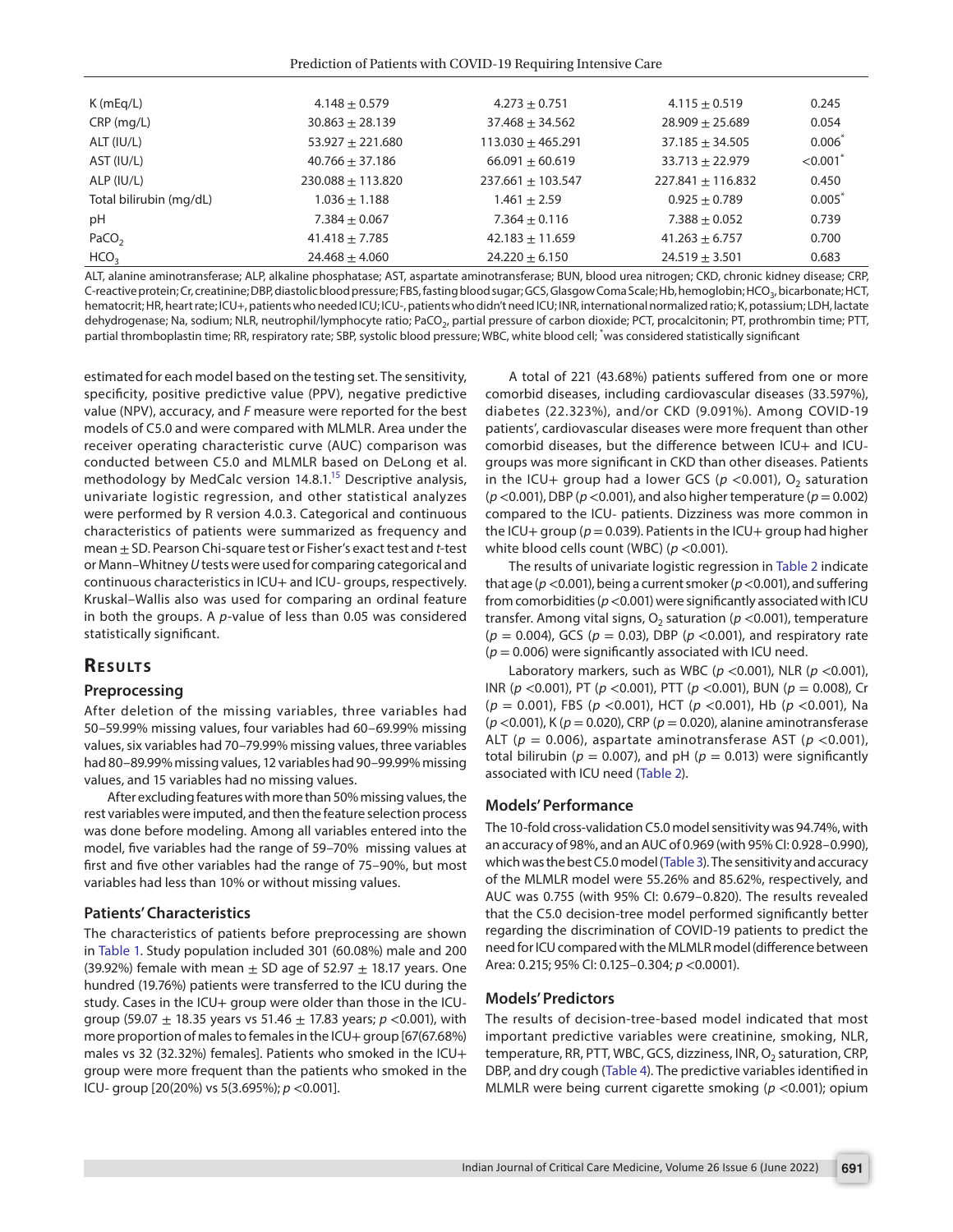| Prediction of Patients with COVID-19 Requiring Intensive Care |  |
|---------------------------------------------------------------|--|
|---------------------------------------------------------------|--|

<span id="page-4-0"></span>

| <b>Table 2:</b> Predictive variables of univariate logistic regression for prediction of COVID-19 patients' ICU need |  |
|----------------------------------------------------------------------------------------------------------------------|--|
|----------------------------------------------------------------------------------------------------------------------|--|

| Variable                                  | OR     | Cl                                 | p value           |
|-------------------------------------------|--------|------------------------------------|-------------------|
| Age (years)                               | 1.024  | $1.011 - 1.037$                    | < 0.001           |
| Gender                                    |        |                                    |                   |
| Male                                      | 0.665  | $0.414 - 1.052$                    | 0.086             |
| Female                                    |        |                                    |                   |
| $O_2$ saturation (%)                      | 0.899  | $0.864 - 0.932$                    | < 0.001           |
| Temperature (°C)                          | 1.522  | 1.149-2.023                        | $0.004*$          |
| GCS                                       | 0.308  | $0.048 - 0.587$                    | $0.030*$          |
| SBP (mm Hg)                               | 1.003  | $0.976 - 1.003$                    | 0.139             |
| DBP (mm Hg)                               | 0.944  | 0.923-0.964                        | < 0.001           |
| <b>RR</b>                                 | 1.088  | $1.027 - 1.160$                    | $0.006*$          |
| <b>HR</b>                                 | 1.001  | $0.987 - 1.015$                    | 0.862             |
| Smoking (Nonsmoker)                       | 2.424  | 3.708-3.708                        | < 0.001           |
| Comorbid diseases (Yes)                   | 3.0945 | 1.656-6.031                        | < 0.001           |
| Diarrhea (Yes)                            | 1.260  | 0.349-3.650                        | 0.692             |
|                                           | 0.862  | $0.315 - 2.008$                    | 0.749             |
| Nausea vomiting (Yes)<br>Chest pain (Yes) | 1.135  | $0.367 - 2.926$                    | 0.808             |
|                                           |        | $0.411 - 1.769$                    |                   |
| Sputum (Yes)                              | 0.891  |                                    | 0.755             |
| Headache (Yes)                            | 0.939  | 0.484-1.715                        | 0.844<br>$0.026*$ |
| Dizziness (Yes)                           | 2.855  | 1.091-7.104                        |                   |
| Myalgia (Yes)                             | 0.882  | $0.545 - 1.402$                    | 0.602             |
| Fatigue (Yes)                             | 1.034  | $0.619 - 1.686$<br>$0.425 - 1.029$ | 0.897             |
| Dry cough (Yes)                           | 0.661  |                                    | 0.066             |
| Dyspnea                                   | 1.346  | $0.842 - 2.195$                    | 0.223             |
| Rhinorrhea                                | 1.015  | $0.052 - 6.956$                    | 0.989             |
| Sore throat                               | 0.802  | $0.265 - 1.988$                    | 0.661             |
| Chills                                    | 1.396  | $0.791 - 2.384$                    | 0.236             |
| WBC $(\times 10^9/L)$                     | 1.142  | 1.080-1.218                        | < 0.001           |
| <b>NLR</b>                                | 1.161  | 1.097-1.240                        | < 0.001           |
| <b>INR</b>                                | 2.687  | 1.772-4.333                        | < 0.001           |
| PLT $(x10^9/L)$                           | 0.999  | $0.996 - 1.001$                    | 0.321             |
| PT (sec)                                  | 1.192  | 1.118-1.281                        | < 0.001           |
| PTT (sec)                                 | 1.027  | 1.013-1.043                        | < 0.001           |
| BUN (mg/dL)                               | 1.053  | 1.037-1.073                        | < 0.001           |
| Cr (mg/dL)                                | 1.322  | 1.165-1.530                        | 0.001             |
| FBS (mg/dL)                               | 1.005  | $1.001 - 1.009$                    | 0.008             |
| <b>HCT</b> (%)                            | 0.894  | $0.861 - 0.926$                    | < 0.001           |
| Hb (gm/dL)                                | 0.725  | 0.648-0.807                        | < 0.001           |
| Na (mEq/L)                                | 0.889  | 0.844-0.935                        | < 0.001           |
| K(mEq/L)                                  | 1.582  | 1.075-2.333                        | $0.020*$          |
| CRP (mg/L)                                | 1.010  | 1.002-1.019                        | $0.020*$          |
| ALT (IU/L)                                | 1.009  | 1.003-1.015                        | $0.006*$          |
| AST (IU/L)                                | 1.025  | 1.016-1.036                        | < 0.001           |
| ALP (IU/L)                                | 1.001  | 0.998-1.003                        | 0.552             |
| Total bilirubin (mg/dL)                   | 1.381  | 1.119-1.790                        | 0.007             |
| pH                                        | 0.008  | $0.000 - 0.368$                    | $0.013*$          |
| PaCO <sub>2</sub>                         | 1.015  | 0.979-1.049                        | 0.404             |
| HCO <sub>3</sub>                          | 0.982  | $0.915 - 1.051$                    | 0.606             |

ALT, alanine aminotransferase; AST, aspartate aminotransferase; BUN, blood urea nitrogen; CI, confidence interval; CRP, C-reactive protein; Cr, creatinine; DBP, diastolic blood pressure; FBS, fasting blood sugar; GCS, Glasgow Coma Scale; Hb, hemoglobin; HCO<sub>3</sub>, bicarbonate; HCT, hematocrit; HR, heart rate; ICU+, patients who needed ICU; ICU-, patients who didn't need ICU; INR, international normalized ratio; K, potassium; LDH, lactate dehydrogenase; Na, sodium; NLR, neutrophil/lymphocyte ratio; OR, odds ratio; PaCO<sub>2</sub>, partial pressure of carbon dioxide; PCT, procalcitonin; PT, prothrombin time; PTT, partial thromboplastin time; RR, respiratory rate; SBP, systolic blood pressure; WBC, white blood cell; \* was considered statistically significant

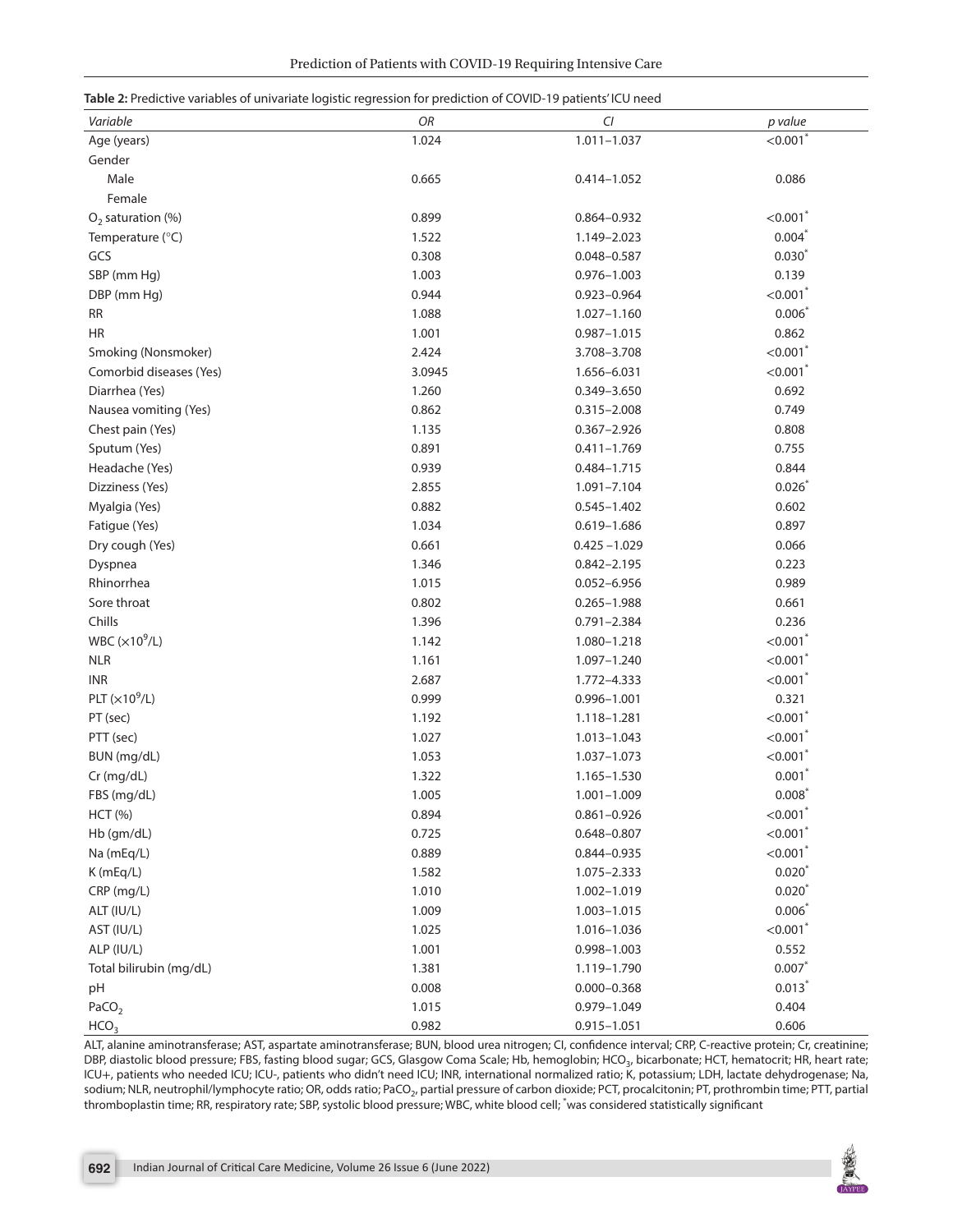<span id="page-5-0"></span>

| Table 3: Performance comparison of C5.0 and machine-learning multivariate logistic regression models |  |  |  |
|------------------------------------------------------------------------------------------------------|--|--|--|
|------------------------------------------------------------------------------------------------------|--|--|--|

| Model        | Accuracy (%) | Sensitivity (%) | Specificity (%) | AUC   | measure (%) = | PPV (%) | NPV(%)                                        |
|--------------|--------------|-----------------|-----------------|-------|---------------|---------|-----------------------------------------------|
| C5.0         | 98.04        | 94.74           | 99.13           | 0.969 | 96            | 97.30   | 98.28                                         |
| <b>MLMLR</b> | 85.62        | 55.26           | 95.65           | 0.755 | 65.63         | 80.77   | 86.61                                         |
|              |              |                 |                 |       |               |         | the property of the control of the control of |

AUC, area under the receiver operating characteristic; MLMLR, machine-learning multivariate logistic regression; NPV, negative predictive value; PPV, positive predictive value

<span id="page-5-1"></span>**Table 4:** Predictive variables importance of C5.0 decision-tree model for prediction of COVID-19 patients' ICU requirement

| Predictor                         | Importance |
|-----------------------------------|------------|
| Creatinine (mg/dL)                | 0.3        |
| Smoking status                    | 0.12       |
| Neutrophil/lymphocyte ratio       | 0.1        |
| Temperature $(^{\circ}C)$         | 0.1        |
| Respiratory rate                  | 0.05       |
| Partial thromboplastin time (sec) | 0.05       |
| White blood cell $(x10^9/L)$      | 0.05       |
| Glasgow Coma Scale                | 0.05       |
| <b>Dizziness</b>                  | 0.04       |
| International normalized ratio    | 0.03       |
| $O2$ saturation (%)               | 0.03       |
| C-reactive protein (mg/L)         | 0.03       |
| Diastolic blood pressure (mm Hq)  | 0.02       |
| Dry cough                         | 0.01       |

<span id="page-5-2"></span>**Table 5:** Predictive variables of machine-learning multivariate logistic regression model for prediction of ICU transfer

| Predictor                                                                          | ΟR     | Cl              | p value                |  |  |
|------------------------------------------------------------------------------------|--------|-----------------|------------------------|--|--|
| Smoking                                                                            |        |                 | $< 0.001$ <sup>*</sup> |  |  |
| Cigarette smoker                                                                   | 70.674 | 10.628-469.953  | < 0.001                |  |  |
| Opium abuse                                                                        | 4.347  | 1.115-16.939    | 0.034                  |  |  |
| Diastolic blood pressure<br>(mm Hq)                                                | 0.935  | $0.909 - 0.963$ | $< 0.001$ <sup>*</sup> |  |  |
| Creatinine (mg/dL)                                                                 | 2.931  | 1.870-4.593     | $< 0.001$ <sup>*</sup> |  |  |
| Fasting blood sugar (mg/dL)                                                        | 1.008  | $1.001 - 1.015$ | 0.023                  |  |  |
| Hematocrit (%)                                                                     | 0.951  | $0.905 - 0.999$ | $0.048*$               |  |  |
| Aspartate aminotransferase<br>(IU/L)                                               | 1.040  | 1.016-1.065     | $0.001$ *              |  |  |
| Neutrophil/lymphocyte ratio                                                        | 1.249  | 1.102-1.416     | $0.001^{\degree}$      |  |  |
| Cl. confidence interval: OD, odds ratio; "use considered statistically significant |        |                 |                        |  |  |

CI, confidence interval; OR, odds ratio; \* was considered statistically significant

abuse (*p*=0.034), DBP (*p* <0.001), Cr (*p* <0.001), FBS (*p*=0.023), HCT (*p*=0.048), AST (*p*=0.001), and NLR (*p*=0.043) ([Table 5](#page-5-2)).

# **Discussion**

To our knowledge, this is the first study in Iran to develop a model based on the machine-learning methods to predict patients requiring intensive care for COVID-19. C5.0 develops models in tree structure forms constructed using a heuristic partitioning, and, in this, recursive portioning, division, and conquering are done to show features values in smaller subclasses.<sup>14</sup> The number of patients' features indicated high dimensions of this dataset. In this condition, reducing the error rate, gaining high sensitivity, and overcoming overfitting in unequal conditions are the main challenges in the study. Decision trees work well

in high-dimensional datasets to deal with overfitting.<sup>16</sup> In cases where the sensitivity is crucial, C5.0 performs better than other decision trees algorithms.<sup>17</sup> However, C5.0 is a well-performed machine-learning algorithm that has been applied to various real data sets in communicable and non-communicable diseases<sup>14[,18,](#page-7-4)[19](#page-7-5)</sup> to predict the outcome.

The study revealed that the decision-tree-based model identifies the patients who need ICU more accurately than the logistic regression model. The predictive features selected in the machine-learning model can be well summarized as Cr, being a current smoker, NLR, body temperature, respiratory distress or tachypnea, PTT, WBC, GCS, dizziness, INR, O<sub>2</sub> saturation, CRP, DBP, and dry cough that are in line with previous reports.<sup>[5](#page-6-4)[,11,](#page-6-10)20</sup> Among predictors, Cr has the most robust predictive value. Dry cough reported more prevalent in severe conditions<sup>[21](#page-7-7)</sup> may be a sign of progressive lung involvement or heart failure.<sup>[22](#page-7-8)</sup>

We also found that ICU+ patients were significantly older and male patients were more frequent, as emphasized by the others.<sup>[23](#page-7-9)</sup> The majority of smokers had been transferred to ICU. Cigarette smoking could increase the risk and severity of pulmonary viral infections because of a decrease in pulmonary immune function<sup>[24](#page-7-10)</sup> and exaggerated immune-inflammatory responses $^{25}$  $^{25}$  $^{25}$  associated with the severity and survival of COVID-19 infection. Smoking had been reported as the MERS risk factor previously.<sup>26</sup> Patients with underlying health diseases like CKD, diabetes mellitus, and cardiovascular disease, including hypertension or ischemic heart disease, were at higher risk for progression to critical condition and transferred to ICU.

Vital signs and symptoms, which were the most decisional factors for hospitalization, could be significant in ICU transfer prediction, as we found that ICU+ patients had lower  $O<sub>2</sub>$ saturation and DBP and higher respiratory rate and temperature at the time of admission. Dizziness was reported as a special nonspecific presentation among COVID-19 patients. High prevalence of dizziness among ICU+ patients recorded in our triage setting may reveal it's importance. Dizziness has not been mentioned in previous studies, but it seems crucial to determine its leading causes.<sup>17</sup> Further studies are needed to prove the importance of dizziness as a main decisional factor in ICU transfer prediction.

In addition, ICU+ patients had a higher WBC count, NLR, INR, PT, PTT, BUN, Cr, and FBS, and lower HCT, Hb, and Na compared to ICU- group patients. These results are matched with previously reported factors for poor outcomes and severe conditions.<sup>[4](#page-6-3),[27](#page-7-13)[,28](#page-7-14)</sup> COVID-19 infection may progress to severe conditions, such as acute respiratory distress syndrome and multi-organ dysfunction syndrome, $4,29$  $4,29$  which are associated with hypercoagulation and disseminated intravascular coagulation.<sup>[30](#page-7-16)</sup>

Patients with COVID-19 may develop kidney damage by direct viral injury, inflammation, or poor clinical outcomes. $31$ Hematologic impairment such as increased neutrophils percent, decreased lymphocytes percent, and increased NLR levels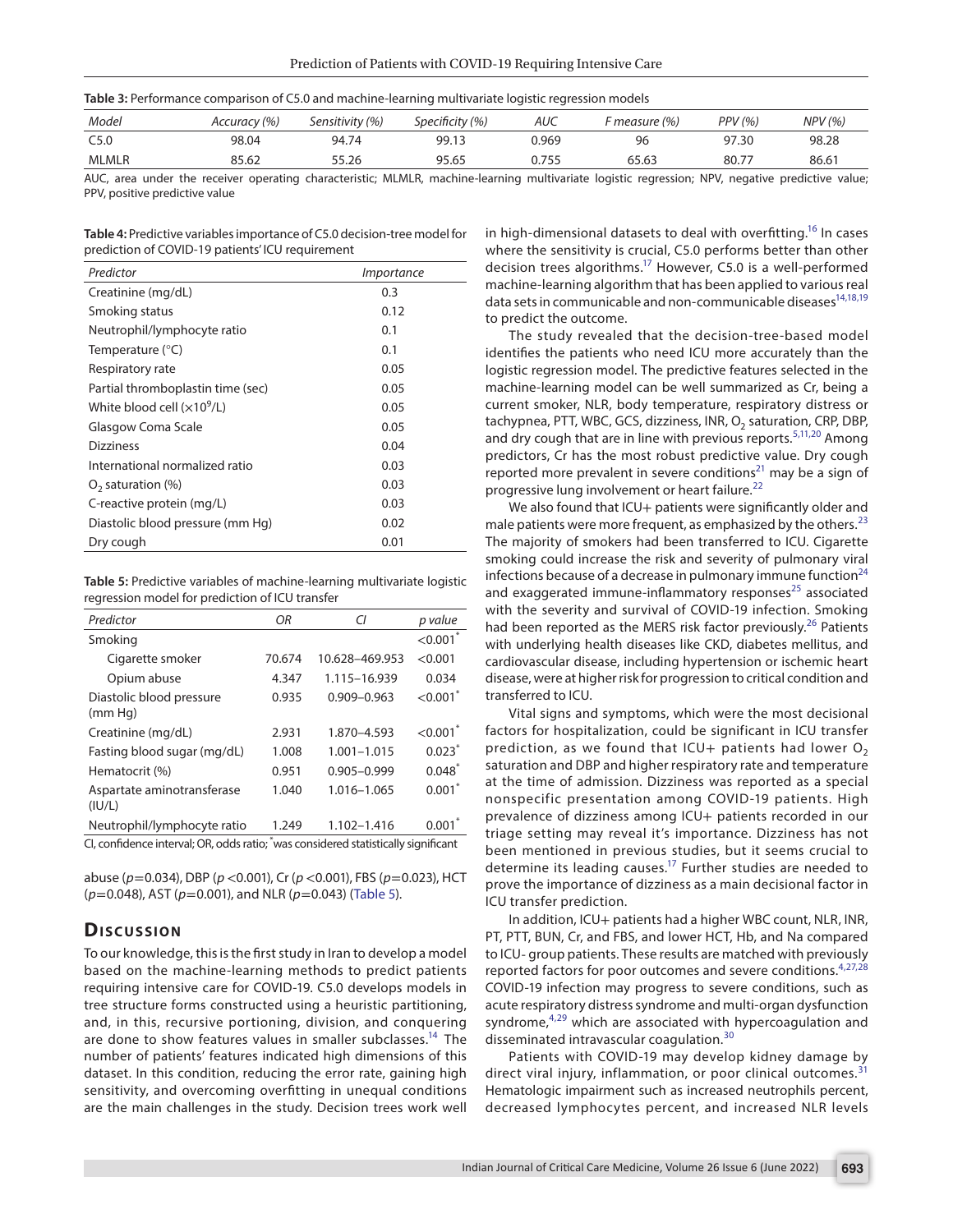reflecting an enhanced inflammatory process and impaired immune cell function may help predict the severity of clinical outcomes.[32,](#page-7-18)[33](#page-7-19) The relationship between pulmonary infections and inappropriate antidiuretic hormone secretion syndrome, resulting in hyponatremia, was previously highlighted. $34$  It was an early poor prognostic, predictive factor, probably due to extensive infective lung involvement.

The predictors found in the current study are mostly coherent with previously reported factors associated with the severity of disease.<sup>1,[2](#page-6-1)[,4,](#page-6-3)27</sup> However, we aimed to use machine learning for risk stratification for prediction goals because it has been shown that machine learning has excellent reliability and optimal performance for the assessment of the relationship between data from different domains and outputs[.11,](#page-6-10)[13,](#page-6-11)[19](#page-7-5) The model developed in this study was a better-performed classifier to classify ICU- and ICU+ compared to previous studies.<sup>11,[12](#page-6-12)</sup>

The novelty of this study is that it is applied initially at admission time instead of hospital course, supposing that earlier identification of high-risk patients could help in reducing patients' mortality.<sup>[35](#page-7-21)</sup> By accessing the information of 506 confirmed COVID-19 patients, we described some differences between patients who needed and those who did not need ICU transfer. Machine learning could work as a tool for organizing relationships between features and the outcome, especially when the features are extensive in number, nonlinear, and complex.<sup>11</sup> The current study results show that in an appropriate setting, the C5.0 model is a more accurate and functional method than logistic regression for predicting critical conditions in patients with COVID-19.

There are some limitations to the study. First, the data were recorded during the highest surge of the disease, which may affect the recordings because the significant strain was treatment. For example, the patients who needed ICU admission but not transfer were not available. Two clinicians did quality control of data, and preprocessing steps burned time. Second, some important variables such as D-dimer, procalcitonin,  $PaO<sub>2</sub>$ ,  $PaO<sub>2</sub>/FiO<sub>2</sub>$  ratio, and type of oxygen therapy before transfer to ICU were omitted due to the high missing value rate. In all, the related early data could provide a more comprehensive view of ICU need to improve the understanding of risk factors. Finally, it should be considered that there were limitations for ICU transfer during the overwhelming hospital capacity of the COVID-19 pandemic. The limitations mentioned imposing a lack of generalizability of the findings. However, we still think that the results and methods used will be helpful in low- and middle-income countries where their resources are as limited as Iran.

# **CONCLUSION**

The machine-learning prediction-supporting method may be used for the accurate assessment of the need for ICU admission of COVID-19 patients at the early stage for optimizing patients' triage and allocation of facilities and accurate prediction of severe cases for better management, especially in situations of shortage of medical resources. We encourage the prospective validation of these results in a clinical setting.

# **ORCID**

*Golnar Sabetian* [h](https://orcid.org/0000-0001-8764-2150)ttps://orcid.org/0000-0001-8764-2150 *Aram Azimi* [h](https://orcid.org/0000-0003-2730-5552)ttps://orcid.org/0000-0003-2730-5552 *Azar Kazemi* [h](https://orcid.org/0000-0003-3197-0491)ttps://orcid.org/0000-0003-3197-0491

*Benyamin Hoseini* [h](https://orcid.org/0000-0002-0355-6181)ttps://orcid.org/0000-0002-0355-6181 *Naeimehossadat Asmarian* https://orcid.org/0000-0001-6091- 8890

*Vahid khaloo* [h](https://orcid.org/0000-0003-1932-0592)ttps://orcid.org/0000-0003-1932-0592 *Farid Zan[d](https://orcid.org/0000-0003-3489-3372)* https://orcid.org/0000-0003-3489-3372 *Mansoor Masjedi* [h](https://orcid.org/0000-0001-6175-9289)ttps://orcid.org/0000-0001-6175-9289 *Reza Shahriarira[d](https://orcid.org/0000-0001-5454-495X)* https://orcid.org/0000-0001-5454-495X *Sepehr Shahriarirad* [h](https://orcid.org/0000-0002-9567-5996)ttps://orcid.org/0000-0002-9567-5996

## **Re f er enc es**

- <span id="page-6-0"></span>1. Ghale-Noie ZN, Salmaninejad A, Bergquist R, Mollazadeh S, Hoseini B, Sahebkar A. Genetic aspects and immune responses in Covid-19: Important Organ Involvement. Adv Exp Med Biol 2021;1327:3–22. Epub 2021/07/20. DOI: 10.1007/978-3-030-71697-4\_1.
- <span id="page-6-1"></span>2. Goshayeshi L, Akbari Rad M, Bergquist R, Allahyari A, Hashemzadeh K, Hoseini B. Demographic and clinical characteristics of severe Covid-19 infections: a cross-sectional study from Mashhad University of Medical Sciences, Iran. BMC Infect Dis 2021;21(1):656. DOI: 10.1186/ s12879-021-06363-6.
- <span id="page-6-2"></span>3. Wang W, Xu Y, Gao R, Lu R, Han K, Wu G, et al. Detection of SARS-CoV-2 in different types of clinical specimens. JAMA 2020;323(18): 1843–1844. DOI: 10.1001/jama.2020.3786.
- <span id="page-6-3"></span>4. Goshayeshi L, Milani N, Bergquist R, Sadrzadeh SM, Rajabzadeh F, Hoseini B. Covid-19 presented only with gastrointestinal symptoms: a case report of a 14-year-old patient. Govaresh 2021;25(4):300–304.
- <span id="page-6-4"></span>5. Heo J, Han D, Kim HJ, Kim D, Lee YK, Lim D, et al. Prediction of patients requiring intensive care for COVID-19: development and validation of an integer-based score using data from Centers for Disease Control and Prevention of South Korea. J Intensive Care 2021;9(1):16. DOI: 10.1186/s40560-021-00527-x.
- <span id="page-6-5"></span>6. Khoshrounejad F, Hamednia M, Mehrjerd A, Pichaghsaz S, Jamalirad H, Sargolzaei M, et al. Telehealth-based services during the COVID-19 Pandemic: A systematic review of features and challenges. Front Public Health 2021;9:711762. Epub 2021/08/06. DOI: 10.3389/fpubh.2021.711762.
- <span id="page-6-6"></span>7. Goyal P, Choi JJ, Pinheiro LC, Schenck EJ, Chen R, Jabri A, et al. Clinical characteristics of Covid-19 in New York City. N Engl J Med 2020;382(24):2372–2374. DOI: 10.1056/NEJMc2010419.
- <span id="page-6-7"></span>8. Rahmatinejad Z, Rahmatinejad F, Sezavar M, Tohidinezhad F, Abu-Hanna A, Eslami S. Internal validation and evaluation of the predictive performance of models based on the PRISM-3 (Pediatric Risk of Mortality) and PIM-3 (Pediatric Index of Mortality) scoring systems for predicting mortality in Pediatric Intensive Care Units (PICUs). BMC Pediatr 2022;22(1):199. Epub 2022/04/14. DOI: 10.1186/ s12887-022-03228-y.
- <span id="page-6-8"></span>9. Rahmatinejad Z, Tohidinezhad F, Rahmatinejad F, Eslami S, Pourmand A,Abu-Hanna A, et al. Internal validation and comparison of the prognostic performance of models based on six emergency scoring systems to predict in-hospital mortality in the emergency department. BMC Emerg Med 2021;21(1):68. Epub 2021/06/12. DOI: 10.1186/s12873-021-00459-7.
- <span id="page-6-9"></span>10. Ahouz F, Golabpour A. Predicting the incidence of COVID-19 using data mining. BMC Public Health 2021;21(1):1087. DOI: 10.1186/s12889- 021-11058-3.
- <span id="page-6-10"></span>11. Cheng FY, Joshi H, Tandon P, Freeman R, Reich DL, Mazumdar M, et al. Using machine learning to predict ICU transfer in hospitalized COVID-19 patients. J Clin Med 2020;9(6):1668. DOI: 10.3390/ jcm9061668.
- <span id="page-6-12"></span>12. Surme S, Buyukyazgan A, Bayramlar OF, Cinar AK, Copur B, Zerdali E, et al. Predictors of intensive care unit admission or death in patients with coronavirus disease 2019 Pneumonia in Istanbul, Turkey. Jpn J Infect Dis 2021;74(5):458–464. DOI: 10.7883/yoken.JJID.2020.1065.
- <span id="page-6-11"></span>13. Cai W, Liu T, Xue X, Luo G, Wang X, Shen Y, et al. CT Quantification and machine-learning models for assessment of disease severity and